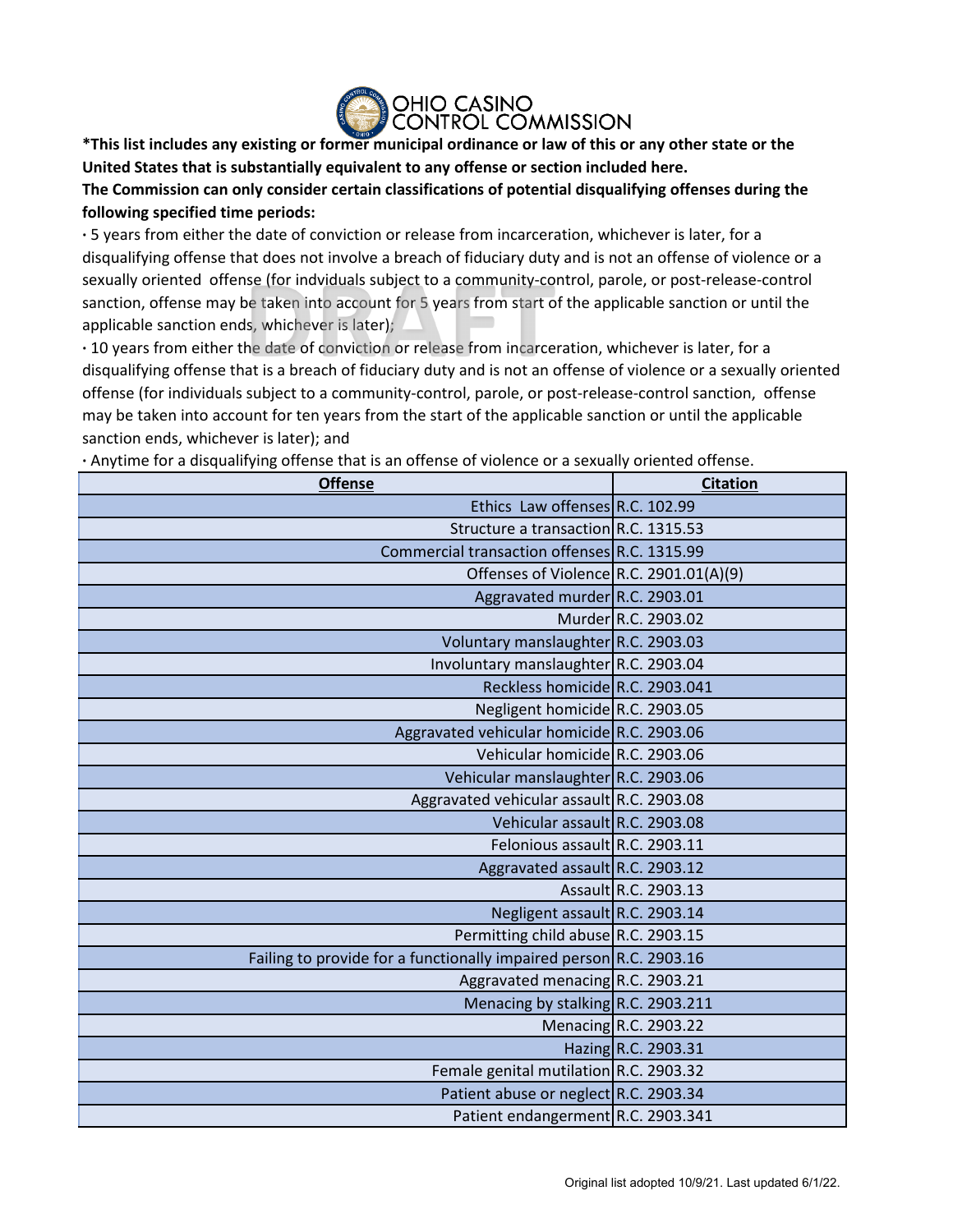| Filing false patient abuse or neglect complaints R.C. 2903.35                                                    |                           |
|------------------------------------------------------------------------------------------------------------------|---------------------------|
|                                                                                                                  | Kidnapping R.C. 2905.01   |
|                                                                                                                  | Abduction R.C. 2905.02    |
| Unlawful restraint R.C. 2905.03                                                                                  |                           |
| Criminal child enticement R.C. 2905.05                                                                           |                           |
|                                                                                                                  | Extortion R.C. 2905.11    |
|                                                                                                                  | Coercion R.C. 2905.12     |
| Extortionate extension of credit - criminal usury R.C. 2905.22                                                   |                           |
| Trafficking in persons R.C. 2905.32                                                                              |                           |
|                                                                                                                  | Rape R.C. 2907.02         |
| Sexual battery R.C. 2907.03                                                                                      |                           |
| Unlawful sexual conduct with minor R.C. 2907.04                                                                  |                           |
| Unlawful sexual conduct with minor R.C. 2907.04                                                                  |                           |
| Gross sexual imposition R.C. 2907.05                                                                             |                           |
| Sexual imposition R.C. 2907.06                                                                                   |                           |
|                                                                                                                  | Importuning R.C. 2907.07  |
|                                                                                                                  | Voyeurism R.C. 2907.08    |
| Public indecency R.C. 2907.09                                                                                    |                           |
| Felony sexual penetration R.C. 2907.12 (repealed)                                                                |                           |
| Commercial sexual exploitation of a minor R.C. 2907.19                                                           |                           |
| Compelling prostitution R.C. 2907.21                                                                             |                           |
| Promoting prostitution R.C. 2907.22                                                                              |                           |
| Enticement or solicitation to patronize a prostitute R.C. 2907.23                                                |                           |
| Procurement of a prostitute for another R.C. 2907.23                                                             |                           |
| Inducing, enticing, or procuring engagement in sexual activity for hire R.C. 2907.231                            |                           |
|                                                                                                                  | Soliciting $R.C. 2907.24$ |
| Soliciting after positive HIV test R.C. 2907.24                                                                  |                           |
| Loitering to engage in solicitation R.C. 2907.241                                                                |                           |
| Solicitation after positive HIV test R.C. 2907.241                                                               |                           |
|                                                                                                                  | Prostitution R.C. 2907.25 |
| Prostitution - after positive HIV test R.C. 2907.25                                                              |                           |
| Disseminating matter harmful to juveniles R.C. 2907.31                                                           |                           |
| Displaying matter harmful to juveniles R.C. 2907.311                                                             |                           |
| Pandering obscenity R.C. 2907.32                                                                                 |                           |
| Pandering obscenity involving a minor or impaired person R.C. 2907.321                                           |                           |
| Pandering sexually oriented matter involving a minor or impaired person R.C. 2907.322                            |                           |
| Illegal use of minor or impaired person in nudity-oriented material or<br>performance                            | R.C. 2907.323             |
| Deception to obtain matter harmful to juveniles R.C. 2907.33                                                     |                           |
| Compelling acceptance of objectionable materials R.C. 2907.34                                                    |                           |
| Permitting unlawful operation of viewing booths depicting sexual conduct R.C. 2907.38                            |                           |
| Permitting juvenile on premises of adult entertainment establishment - use<br>of false information to gain entry | R.C. 2907.39              |
| Illegally operating sexually oriented business $R.C. 2907.40$                                                    |                           |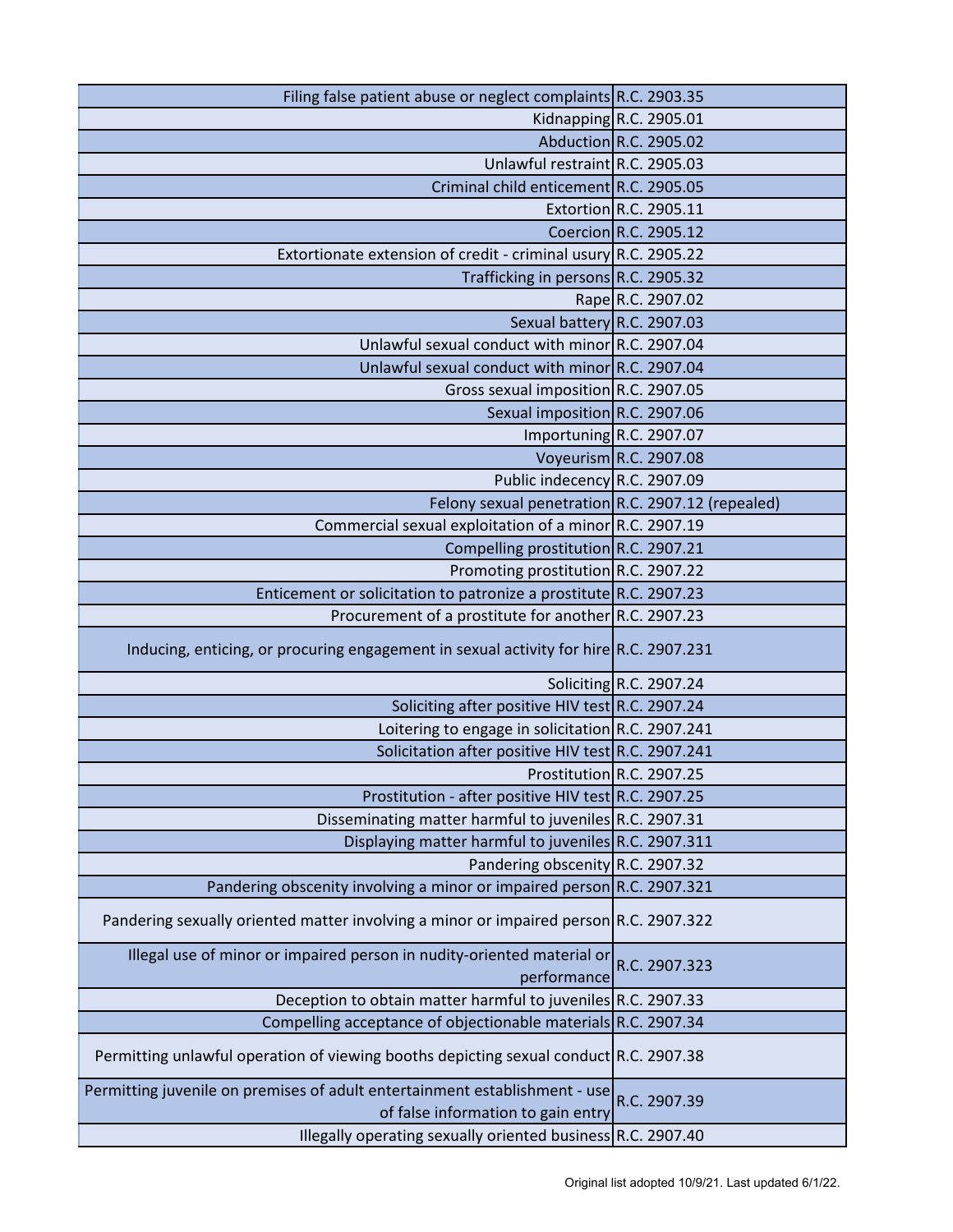| Aggravated arson R.C. 2909.02                                                                       |                                |
|-----------------------------------------------------------------------------------------------------|--------------------------------|
|                                                                                                     | Arson R.C. 2909.03             |
| Disrupting public services R.C. 2909.04                                                             |                                |
|                                                                                                     | Vandalism R.C. 2909.05         |
| Criminal damaging or endangering R.C. 2909.06                                                       |                                |
| Criminal mischief R.C. 2909.07                                                                      |                                |
| Endangering aircraft or airport operations R.C. 2909.08                                             |                                |
| Interfering with operation of aircraft with laser R.C 2909.081                                      |                                |
| Vehicular vandalism R.C. 2909.09                                                                    |                                |
| Railroad vandalism - criminal trespass - interference with operation of train R.C. 2909.10          |                                |
| Railroad grade crossing device vandalism R.C. 2909.101                                              |                                |
| Soliciting or providing support for act of terrorism R.C. 2909.22                                   |                                |
| Making terroristic threat R.C. 2909.23                                                              |                                |
|                                                                                                     | Terrorism R.C. 2909.24         |
| Criminal possession of chemical, biological, radiological, or nuclear weapon<br>or explosive device | R.C. 2909.26                   |
| Criminal use of chemical, biological, radiological, or nuclear weapon or<br>explosive device        | R.C. 2909.27                   |
| Illegal assembly or possession of chemicals or substances for manufacture<br>of prohibited weapons  | R.C. 2909.28                   |
| Money laundering in support of terrorism R.C. 2909.29                                               |                                |
| Aggravated robbery R.C. 2911.01                                                                     |                                |
|                                                                                                     | Robbery R.C. 2911.02           |
| Aggravated burglary R.C. 2911.11                                                                    |                                |
|                                                                                                     | Burglary R.C. 2911.12          |
| Breaking and entering R.C. 2911.13                                                                  |                                |
| Criminal trespass R.C. 2911.21                                                                      |                                |
| Aggravated trespass R.C. 2911.211                                                                   |                                |
| Criminal trespass on place of public amusement R.C. 2921.23                                         |                                |
|                                                                                                     | Safecracking R.C. 2911.31      |
| Tampering with coin machines R.C. 2911.32                                                           |                                |
|                                                                                                     | Theft Offenses R.C. 2913.01(K) |
|                                                                                                     | Theft R.C. 2913.02             |
| Unauthorized use of vehicle R.C. 2913.03                                                            |                                |
| Unauthorized use of property R.C. 2913.04                                                           |                                |
| Possession or sale of unauthorized cable TV device R.C. 2913.041                                    |                                |
| Telecommunications fraud R.C. 2913.05                                                               |                                |
| Unlawful use of telecommunications device R.C. 2913.06                                              |                                |
| Motion picture piracy R.C. 2913.07                                                                  |                                |
| Passing bad checks R.C. 2913.11                                                                     |                                |
| Misuse of credit cards R.C. 2913.21                                                                 |                                |
| Counterfeiting R.C. 2913.30                                                                         |                                |
| Forgery - Forging identification cards or selling or distributing forged<br>identification cards    | R.C. 2913.31                   |
| Criminal simulation R.C. 2913.32                                                                    |                                |
| Making or using slugs R.C. 2913.33                                                                  |                                |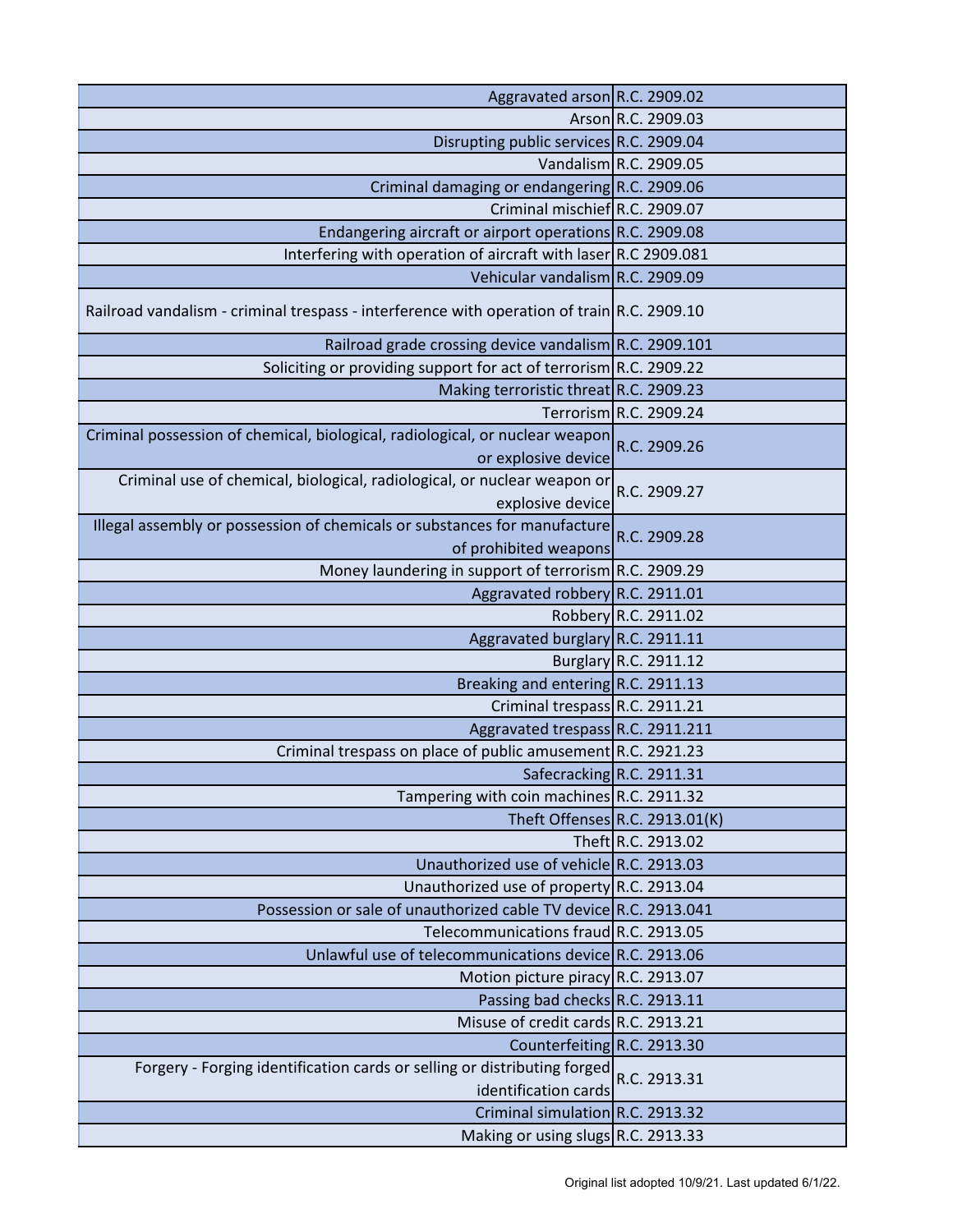| Trademark counterfeiting R.C. 2913.34                                                                                       |                       |
|-----------------------------------------------------------------------------------------------------------------------------|-----------------------|
| Medicaid fraud R.C. 2913.40                                                                                                 |                       |
| Medicaid eligibility fraud R.C. 2913.401                                                                                    |                       |
| Defrauding a rental agency or hostelry R.C. 2913.41                                                                         |                       |
| Tampering with records R.C. 2913.42                                                                                         |                       |
| Illegally transmitting multiple commercial electronic mail messages<br>(spamming)                                           | R.C. 2913.421         |
| Securing writings by deception R.C. 2913.43                                                                                 |                       |
| Personating an officer R.C. 2913.44                                                                                         |                       |
| Unlawful display of law enforcement emblem R.C. 2913.441                                                                    |                       |
| Defrauding creditors R.C. 2913.45                                                                                           |                       |
| Illegal use of food stamps or WIC program benefits R.C. 2913.46                                                             |                       |
| Insurance fraud R.C. 2913.47                                                                                                |                       |
| Workers' compensation fraud R.C. 2913.48                                                                                    |                       |
| Identity fraud R.C. 2913.49                                                                                                 |                       |
| Receiving stolen property R.C. 2913.51                                                                                      |                       |
| Gambling Offenses R.C. 2915.01(G)                                                                                           |                       |
|                                                                                                                             | Gambling R.C. 2915.02 |
| Operating a gambling house R.C. 2915.03                                                                                     |                       |
| Public gaming R.C. 2915.04                                                                                                  |                       |
| Cheating - corrupting sports R.C. 2915.05                                                                                   |                       |
| Skill-based amusment machine porhibited conduct R.C. 2915.06                                                                |                       |
| Conducting illegal bingo R.C. 2915.07                                                                                       |                       |
| Application for license to conduct bingo, instant bingo R.C. 2915.08                                                        |                       |
| Illegally operating as a distributor of bingo supplies R.C. 2915.081                                                        |                       |
| Illegally operating as a manufacturer of bingo supplies R.C. 2915.082                                                       |                       |
| Illegally conducting a bingo game R.C. 2915.09                                                                              |                       |
| Illegally conducting instant bingo R.C. 2915.091                                                                            |                       |
| Raffles - illegal conduct pf raffle - penalties R.C. 2915.092                                                               |                       |
| Owner or lessor conducting instant bingo other than at bingo session at<br>location where primary activity is instant bingo | R.C. 2915.094         |
| Bingo records retention R.C.2915.10                                                                                         |                       |
| Bingo game operator requirements R.C. 2915.11                                                                               |                       |
| Veteran's organization or fraternal organization authorized to conduct<br>bingo session                                     | R.C. 2915.13          |
| Inciting violence R.C. 2917.01                                                                                              |                       |
| Aggravated riot R.C. 2917.02                                                                                                |                       |
|                                                                                                                             | Riot R.C. 2917.03     |
| Failure to disperse R.C. 2917.04                                                                                            |                       |
| Disordely conduct R.C. 2917.11                                                                                              |                       |
| Disturbing a lawful meeting R.C. 2917.12                                                                                    |                       |
| Misconduct at emergency R.C. 2917.13                                                                                        |                       |
| Telecommunications harassment R.C. 2917.21                                                                                  |                       |
| Dissemination of image of another person R.C. 2917.211                                                                      |                       |
| Inducing panic R.C. 2917.31                                                                                                 |                       |
| Making false alarms R.C. 2917.32                                                                                            |                       |
| Unlawful possession or use of a hoax weapon of mass destruction R.C. 2917.33                                                |                       |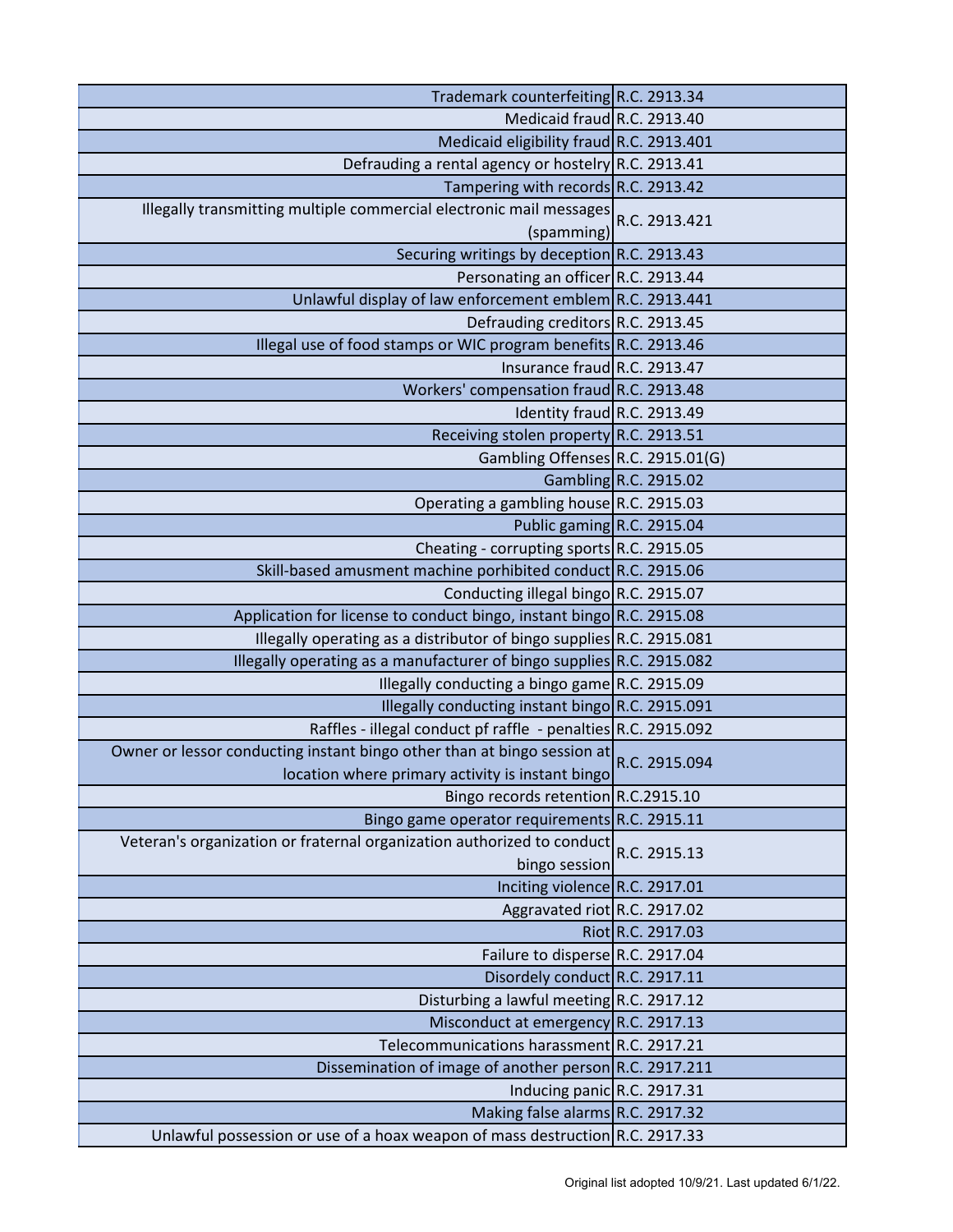| Safety at live entertainment performances R.C. 2917.40                                                               |                           |
|----------------------------------------------------------------------------------------------------------------------|---------------------------|
| Misconduct involving public transportation system R.C. 2917.41                                                       |                           |
| Unauthorized use of a block parent symbol R.C. 2917.46                                                               |                           |
| Improperly handling infectious agents R.C. 2917.47                                                                   |                           |
| Unlawful distribution of an abortion-inducing drug R.C. 2919.123                                                     |                           |
| Nonsupport or contributing to nonsupport of dependents R.C. 2919.21                                                  |                           |
| Endangering children R.C. 2919.22                                                                                    |                           |
| Interference with custody R.C. 2919.23                                                                               |                           |
| Contributing to unruliness or delinquency of a child R.C. 2919.24                                                    |                           |
| Domestic Violence R.C. 2919.25                                                                                       |                           |
| Violating protection order R.C. 2919.27                                                                              |                           |
|                                                                                                                      | Bribery R.C. 2921.02      |
|                                                                                                                      | Intimidation R.C. 2921.03 |
| Intimidation of attorney, victim, or witness R.C. 2921.04                                                            |                           |
|                                                                                                                      | Retaliation R.C. 2921.05  |
|                                                                                                                      | Perjury R.C. 2921.11      |
| Tampering with evidence R.C. 2921.12                                                                                 |                           |
| Falsification - in theft offense - to purchase firearm R.C. 2921.13                                                  |                           |
| Making or causing false report of child abuse or neglect R.C. 2921.14                                                |                           |
| Making false allegation of peace officer misconduct R.C. 2921.15                                                     |                           |
| Compounding a crime R.C. 2921.21                                                                                     |                           |
| Failure to report a crime or knowledge of a death or burn injury R.C. 2921.22                                        |                           |
| Failure to aid a law enforcement officer R.C. 2921.23                                                                |                           |
| Disclosure of confidential information R.C. 2921.24                                                                  |                           |
| Failure to disclose personal information R.C. 2921.29                                                                |                           |
| Obstructing official business R.C. 2921.31                                                                           |                           |
| Obstructing justice R.C. 2921.32                                                                                     |                           |
| Assaulting or harassing police dog or horse or service dog R.C. 2921.321                                             |                           |
| Resisting arrest R.C. 2921.33                                                                                        |                           |
| Failure to comply with order or signal of police officer R.C. 2921.331                                               |                           |
|                                                                                                                      | Escape R.C. 2921.34       |
| Aiding escape or resistance to lawful authority R.C. 2921.35                                                         |                           |
| Illegal conveyance of weapons, drugs, or other prohibited items into<br>grounds of detention facility or institution | R.C. 2921.36              |
| Harassment by inmate R.C. 2921.38                                                                                    |                           |
| Theft in office R.C. 2921.41                                                                                         |                           |
| Having an unlawful interest in a public contract R.C. 2921.42                                                        |                           |
| Soliciting or accepting improper compensation R.C. 2921.43                                                           |                           |
| Dereliction of duty R.C. 2921.44                                                                                     |                           |
| Interfering with civil rights R.C. 2921.45                                                                           |                           |
| Impersonation of peace officer or private police officer R.C.2921.51                                                 |                           |
| Using sham legal process R.C. 2921.52                                                                                |                           |
|                                                                                                                      | Conspiracy R.C. 2923.01   |
|                                                                                                                      | Attempt R.C. 2923.02      |
|                                                                                                                      | Complicity R.C. 2923.03   |
| Improper organizational involvement with a critical infrastructure facility R.C. 2923.04                             |                           |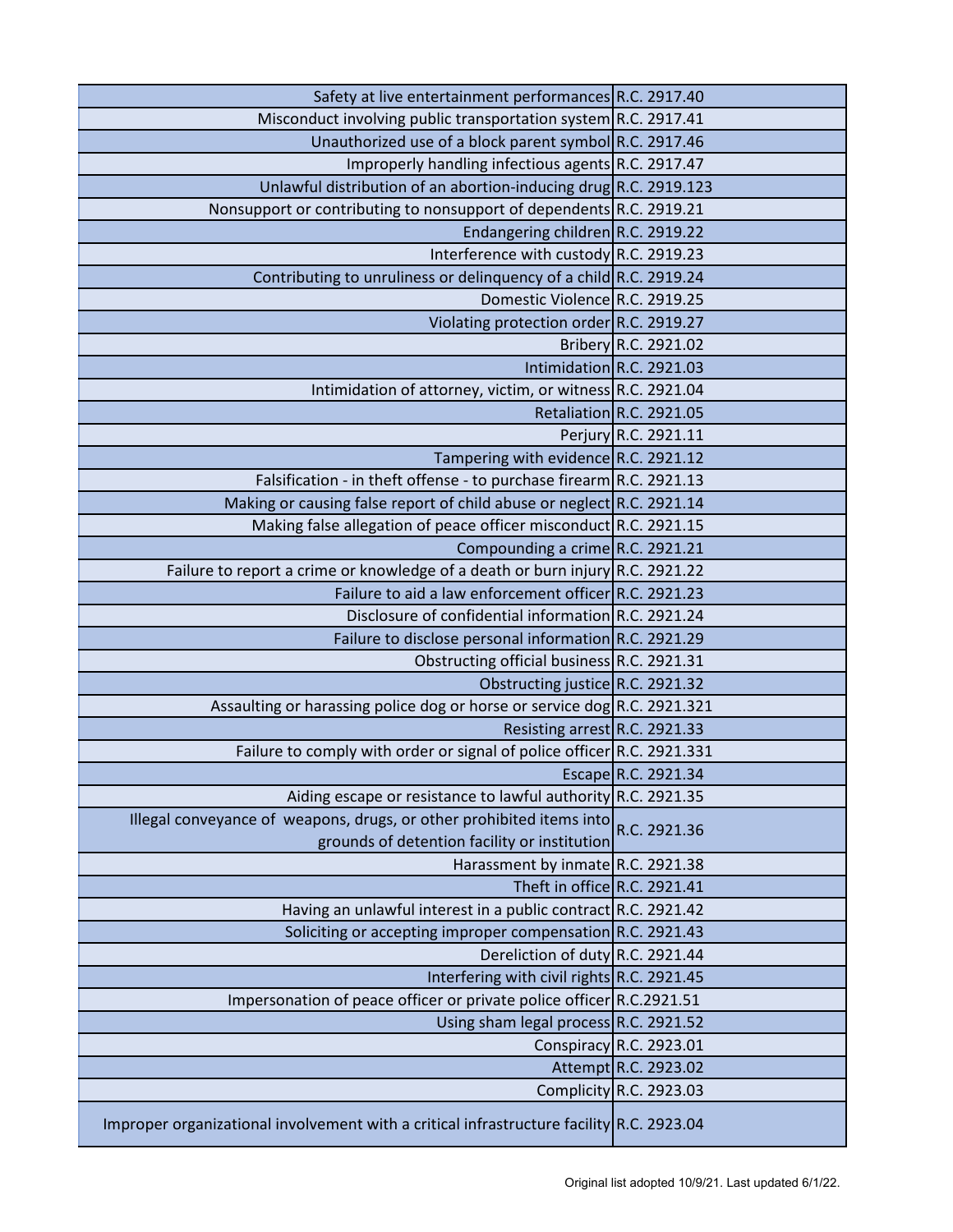| Carrying concealed weapons R.C. 2923.12                                                                                                                                                            |               |
|----------------------------------------------------------------------------------------------------------------------------------------------------------------------------------------------------|---------------|
| Possession of firearm in beer liquor permit premises - prohibition,<br>exceptions                                                                                                                  | R.C. 2923.121 |
| Illegal conveyance or possession of deadly weapon or dangerous ordnance<br>or of object indistinguishable from firearm in school safety zone                                                       | R.C.2923.122  |
| Illegal conveyance of deadly weapon or dangerous ordnance into<br>courthouse - illegal possession or control in courthouse                                                                         | R.C. 2923.123 |
| Falsification of concealed handgun license R.C. 2923.1211                                                                                                                                          |               |
| Illegal conveyance or possession of deadly weapon or dangerous ordinance<br>or of object indistinguishable from firearm in school safety zone                                                      | R.C. 2923.122 |
| Illegal conveyance of deadly weapon or dangerous ordinance into<br>courthouse                                                                                                                      | R.C. 2923.123 |
| Having weapons under disability R.C. 2923.13                                                                                                                                                       |               |
| Possession of deadly weapon while under detention R.C. 2923.131                                                                                                                                    |               |
| Use of firearm or dangerous ordnance by violent career criminal R.C.2923.132                                                                                                                       |               |
| Using weapons while intoxicated R.C. 2923.15                                                                                                                                                       |               |
| Improperly handling firearms in a motor vehicle R.C. 2923.16                                                                                                                                       |               |
| Improperly discharging firearm at or into a habitation, in a school safety<br>zone, or with intent to cause harm or panic to persons in a school building R.C. 2923.161<br>or at a school function |               |
| Discharge of firearm on or near prohibited premises R.C. 2923.162                                                                                                                                  |               |
| Illegally manufacturing or possessing explosives R.C. 2923.17                                                                                                                                      |               |
| Unlawful possession of dangerous ordinance R.C. 2923.17                                                                                                                                            |               |
| Failure to secure dangerous ordnance R.C. 2923.19                                                                                                                                                  |               |
| Unlawful transaction in weapons R.C. 2923.20                                                                                                                                                       |               |
| Possessing a defaced firearm R.C. 2923.201                                                                                                                                                         |               |
| Improperly furnishing firearms to minor R.C. 2923.21                                                                                                                                               |               |
| Possessing criminal tools R.C. 2923.24                                                                                                                                                             |               |
| Hidden compartments in vehicles R.C. 2923.241                                                                                                                                                      |               |
| Engaging in pattern of corrupt activity R.C. 2923.32                                                                                                                                               |               |
| Participating in criminal gang R.C. 2923.42                                                                                                                                                        |               |
| Corrupting another with drugs R.C. 2925.02                                                                                                                                                         |               |
| Aggravated trafficking in drugs R.C. 2925.03                                                                                                                                                       |               |
| Trafficking in drugs R.C. 2925.03                                                                                                                                                                  |               |
| Illegal cultivation of marihuana R.C. 2925.04                                                                                                                                                      |               |
| Illegal manufacture of drugs R.C. 2925.04                                                                                                                                                          |               |
| Illegal assembly or possession of chemicals for manufacture of drugs R.C. 2925.041                                                                                                                 |               |
| Aggravated funding of drug or marihuana trafficking R.C. 2925.05                                                                                                                                   |               |
| Funding of drug or marihuana trafficking R.C. 2925.05                                                                                                                                              |               |
| Illegal administration or distribution of anabolic steroids R.C. 2925.06                                                                                                                           |               |
| Unapproved drugs - dangerous drugs offense involving in livestock R.C. 2925.09                                                                                                                     |               |
| Possession of controlled substances R.C. 2925.11                                                                                                                                                   |               |
| Possessing drug abuse instruments R.C. 2925.12                                                                                                                                                     |               |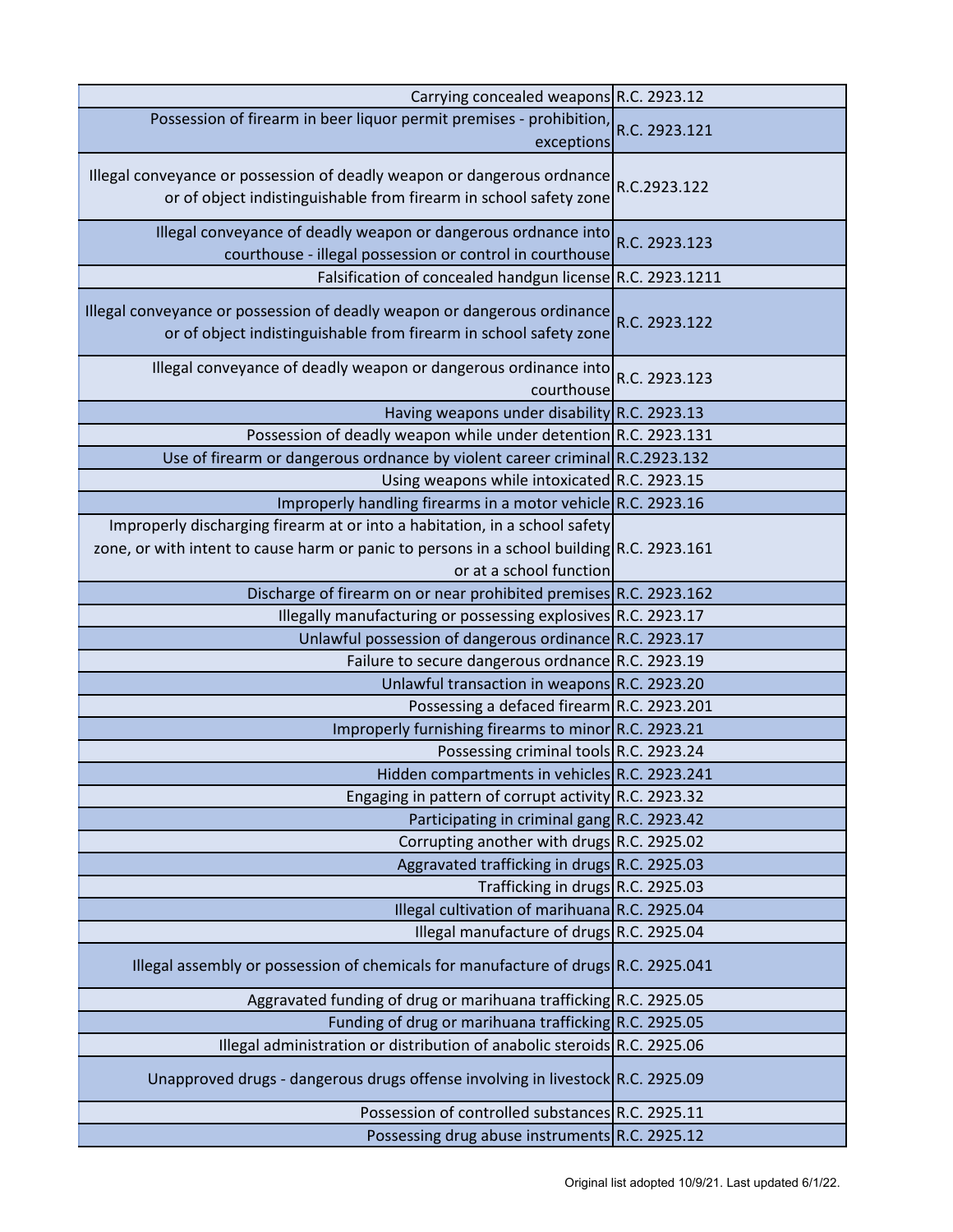| Permitting drug abuse R.C. 2925.13                                                                                             |                          |
|--------------------------------------------------------------------------------------------------------------------------------|--------------------------|
| Dealing in drug paraphernalia R.C. 2925.14                                                                                     |                          |
| Illegal advertising of drug paraphernalia R.C. 2925.14                                                                         |                          |
| Illegal use or possession of drug paraphernalia R.C. 2925.14                                                                   |                          |
| Selling drug paraphernalia to juveniles R.C. 2925.14                                                                           |                          |
| Illegal use or possession of marihuana drug paraphernalia $R.C. 2925.141$                                                      |                          |
| Deception to obtain a dangerous drug R.C. 2925.22                                                                              |                          |
| Illegal processing of drug documents R.C. 2925.23                                                                              |                          |
| Tampering with drugs R.C. 2925.24                                                                                              |                          |
| Abusing harmful intoxicants R.C. 2925.31                                                                                       |                          |
| Improperly dispensing or distributing nitrous oxide R.C. 2925.32                                                               |                          |
| Trafficking in harmful intoxicants R.C. 2925.32                                                                                |                          |
| Possessing nitrous oxide in motor vehicle R.C. 2925.33                                                                         |                          |
| Sale of pure caffeine product R.C. 2925.34                                                                                     |                          |
| Illegal dispensing of drug samples R.C. 2925.36                                                                                |                          |
| Aggravated trafficking in counterfeit controlled substances R.C. 2925.37                                                       |                          |
| Fraudulent drug advertising R.C. 2925.37                                                                                       |                          |
| Possession counterfeit controlled substances R.C. 2925.37                                                                      |                          |
| Promoting and encouraging drug abuse R.C. 2925.37                                                                              |                          |
| Trafficking in counterfeit controlled substances R.C. 2925.37                                                                  |                          |
| Improper purchase of pseudoephedrine product or ephedrine product R.C. 2925.55                                                 |                          |
| Underage purchase of pseudoephedrine product or ephedrine product R.C. 2925.55                                                 |                          |
| Unlawful purchase of pseudoephedrine product or ephedrine product R.C. 2925.55                                                 |                          |
| Using false information to purchase pseudoephedrine product or<br>ephedrine product                                            | R.C. 2925.55             |
| Improper sale of a pseudoephedrine product or ephedrine product R.C. 2925.56                                                   |                          |
| Unlawfully selling a pseudoephedrine product or ephedrine product R.C. 2925.56                                                 |                          |
| Unlawfully selling a pseudoephedrine product or ephedrine product to a<br>minor                                                | R.C. 2925.56             |
| Abuse of a corpse R.C. 2927.01                                                                                                 |                          |
| Illegal distribution of or permitting children to use cigarettes or other<br>tobacco or alternative nicotine products          | R.C. 2927.02             |
| Furnishing false information to obtain tobacco products R.C. 2927.024                                                          |                          |
| Injure, intimidate, or interfere with fair housing rights $R.C. 2927.03$                                                       |                          |
|                                                                                                                                | Desecration R.C. 2927.11 |
| Ethnic intimidation R.C. 2927.12                                                                                               |                          |
| Selling or donating contaminated blood R.C. 2927.13                                                                            |                          |
| Privilege or consent to collect bodily substance R.C. 2927.15                                                                  |                          |
| Advertising of massage services R.C. 2927.17                                                                                   |                          |
| Soliciting or accepting a fee to remove, correct, modify, or refrain from<br>publishing criminal record information; violation | R.C. 2927.22             |
| Contaminating substance for human consumption or use R.C. 2927.24                                                              |                          |